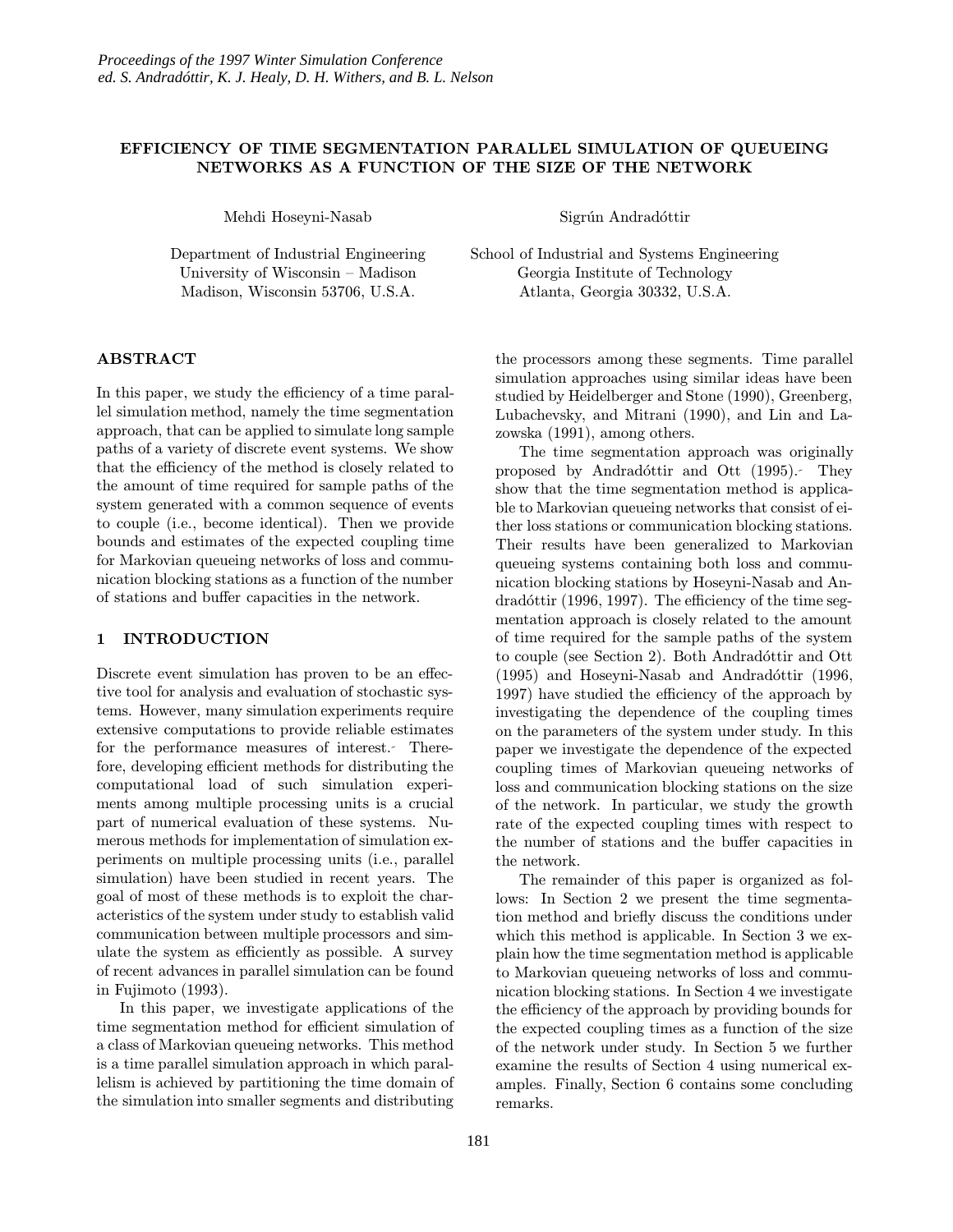#### 2 THE TIME SEGMENTATION METHOD

In this section we present a parallel simulation approach, namely the time segmentation method, which can be applied to simulate long sample paths of a variety of discrete event systems using multiple processors. Generating long sample paths is of particular interest in steady-state simulation as well as in certain transient simulation experiments. We will also discuss how the efficiency of the time segmentation method is related to the magnitude of the coupling times of the sample paths of the system under study. For more detailed discussions of the time segmentation approach, the reader is referred to Andradottin and Ott (1995) and Hoseyni-Nasab and Andradóttir (1997).

Suppose that we would like to generate a sample path of a discrete event system S on the interval  $[0, T]$ . Let A and B be arbitrary sample paths of the system and let  $N_A(t)$  and  $N_B(t)$  denote the state of the system at time  $t$  in sample paths  $A$  and  $B$ , respectively. Suppose that it is possible to generate valid sample paths of the system in parallel using a common sequence of potential events in such a way that if  $N_A(0) \le N_B(0)$ , then  $N_A(t) \le N_B(t)$ , for all  $t > 0$ . Moreover, suppose that there exist two sample paths of the system, sample paths  $l$  and  $u$ , such that for any sample path A,  $N_l(0) \leq N_A(0) \leq N_u(0)$ . Then  $N_l(t) \leq N_A(t) \leq N_u(t)$ , for all  $t > 0$  and all sample paths A. This means that the states of the system in sample paths l and u bound the state of the system in all sample paths, at all times, from below and above, respectively. This property implies that by the time the bounding sample paths  $l$  and  $u$  couple (i.e., when  $N_l(t) = N_u(t)$ , all other sample paths that are being generated with the same sequence of events will have also coupled with sample paths  $l$  and  $u$ .

To generate a sample path of the system on the interval  $[0, T]$ , we proceed as follows: We partition the time horizon of the simulation experiment into P equal segments,  $[0, T/P], \ldots, [(P-1)T/P, T]$ , where P is the number of available processors. Suppose interval *i* refers to the interval  $[(i - 1)T/P, iT/P]$ ,  $1 \leq i \leq P$ . Each processor is assigned to one segment of the sample path and is responsible for generating the sample path over a time period of length  $T/P$ corresponding to that segment. In order for a processor to initiate the simulation of the sample path on its corresponding segment, the processor needs to know the state of the system at the end of the sample path on the previous segment (i.e., to generate a valid sample path we need to ensure that the state of the system at the end of each segment matches the state of the system at the beginning of the next segment). We start the simulation of the sample path

on the interval  $[0, T/P]$  from the true initial state of the sample path. On the other subintervals, the initial states of the sample path are not known at first (note that all processors start processing at the same time). Therefore, the corresponding processors start simulating sample paths  $l$  and  $u$  using a common sequence of potential events for the sample paths of each interval. For  $i = 2, \ldots, P$ , let

$$
T_c^i = \inf \left\{ t \in \left[ \frac{(i-1)T}{P}, \frac{iT}{P} \right) : N_l(t) = N_u(t) \right\}
$$

be the coupling time of sample paths  $l$  and  $u$  generated by processor *i*. If  $T_c^i < iT/P$ , then  $N_l(t) =$  $N_u(t)$ , for  $t \in [T_c^i, iT/P)$ . This means that after the bounding paths of the system on subinterval  $i$  couple, then the processor corresponding to that interval can start collecting data as the state of the system no longer depends on the initial state of the sample path. Therefore the information collected on the interval  $[T_c^i, iT/P]$  is valid data for the true sample path. Also, assuming that sample paths  $l$  and  $u$  on interval  $i-1$  couple prior to the end of that interval, then the real initial state of the sample path on interval  $i$  is the same as the final state of the coupled sample paths on interval  $i - 1$ . To complete the sample path on interval  $i$ , we start the simulation from the true initial state (given by the final state of the coupled bounding paths on interval  $i-1$ ) and simulate the sample path on the interval  $[(i-1)T/P, \min\left\{T_c^i, iT/P\right\})$  using the same sequence of events as the bounding sample paths of the interval. On the other hand, if sample paths l and u on interval  $i - 1$  are not coupled prior to the end of that interval, then we again simulate two sample paths  $l'$  and  $u'$  by initiating two sample paths on interval *i* starting at the final states  $N_l((i - 1)T/P)$ and  $N_u((i-1)T/P)$  of sample paths l and u on interval  $i - 1$  and using the same sequence of potential events as the one used to generate sample paths l and  $u$  on interval  $i$ . By repeating this process, possibly several times, and combining the data collected on all the subintervals, we can generate a complete sample path of the system on the interval  $[0, T]$ .

In the above procedure, if all the bounding paths l and u couple prior to the end of their corresponding intervals, then the true initial state of the sample path on each subinterval will be known upon completing the simulation of the coupled bounding sample paths on the previous interval. Also, it is clear that if the coupling times are small, then a larger portion of the sample path will be generated during the simulation of the bounding sample paths  $l$  and  $u$  of the subintervals. On the other hand, if the bounding sample paths on the subintervals do not couple, then we will collect no data during the simulation of the bounding paths  $l$  and  $u$  and the true initial points of the sam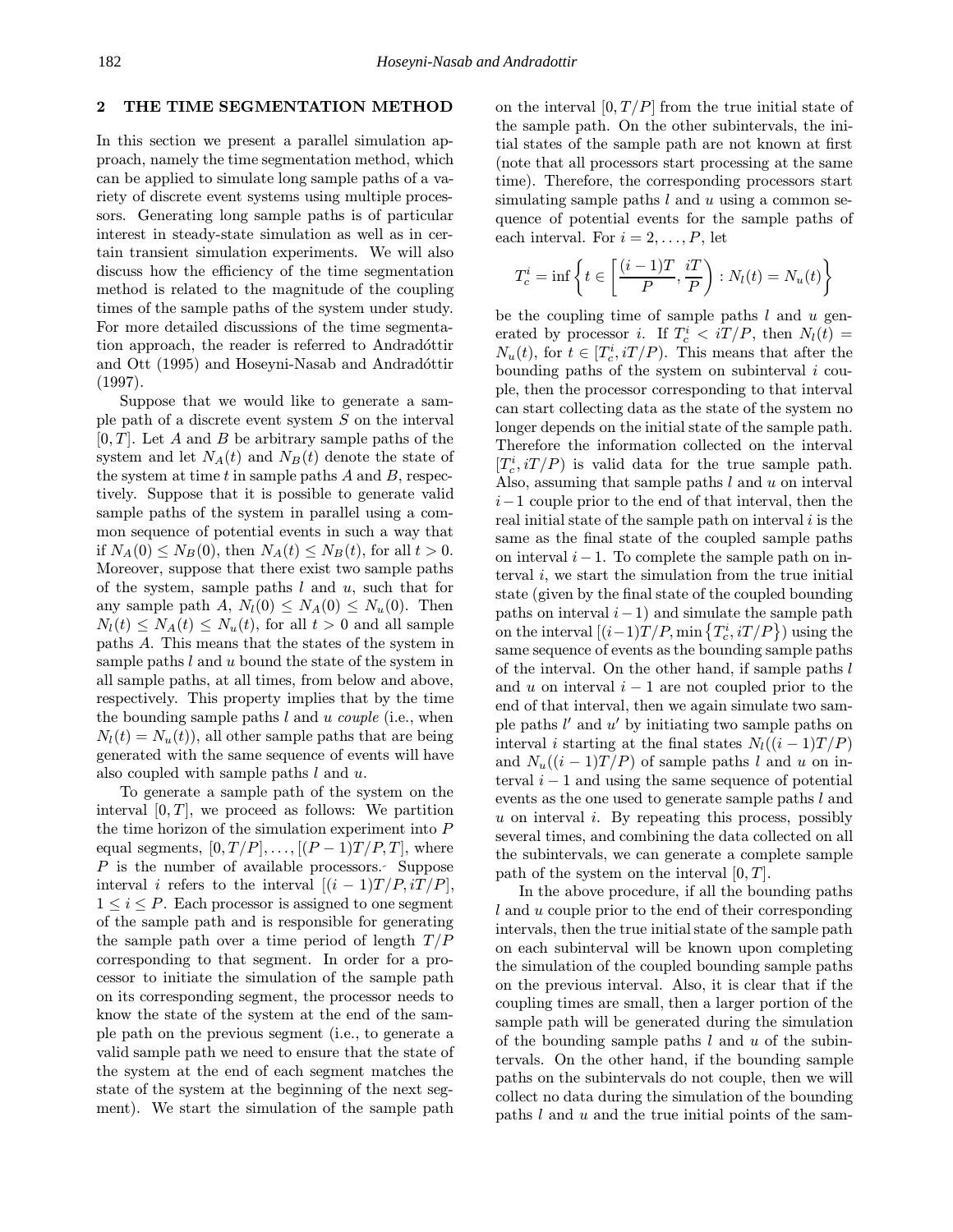ple paths on the subintervals are yet to be determined by repeating the procedure with new bounding paths. This discussion suggests that the amount of computer time spent on generating a sample path of S on the interval  $[0, T]$  using the time segmentation approach is an increasing function of the coupling times of the bounding paths of the system. Therefore, the magnitude of these coupling times can be used to measure the efficiency of the time segmentation approach. In the following sections we study the behavior of the coupling times of a class of Markovian queueing networks and show that the time segmentation method can be applied to efficiently simulate sample paths of such systems under weak conditions.

## 3 APPLICATION TO QUEUEING **NETWORKS**

In this section we show that the time segmentation approach is applicable to a class of queueing networks with loss and communication blocking stations. Before stating the results, we need to introduce our model. Let  $S$  be a network of  $n$  queueing stations, and for  $i = 1, \ldots, n$ , let  $s_i < \infty$  and  $B_i < \infty$  denote the number of servers and the buffer capacity at station *i*, respectively, and let  $C_i = B_i + s_i$ . Suppose the service times at all servers of station  $i$ are independent and exponentially distributed with rate  $\mu_i$ ,  $i = 1, \ldots, n$ , and let the arrivals to stations  $1, \ldots, n$  be distributed according to independent Poisson processes with rates  $\lambda_1, \ldots, \lambda_n$ , respectively. For  $i = 1, \ldots, n$ , suppose  $p_{ij}$  is the probability that a job will attempt to join the queue at station  $j$ , immediately after a service completion at station  $i$ , for  $j = 1, \ldots, n$ , and let  $p_{i,n+1}$  be the probability that a job will leave the system after being served at station  $i$ . Moreover, suppose each station in the system is either a loss station (i.e., an arriving job to the station that finds a full buffer leaves the system immediately), or a communication blocking station (i.e., an arriving job to the station that finds a full buffer leaves the system immediately, unless it is arriving from another station in the network, in which case it undergoes another service time at the station of its most recent service completion and then gets rerouted using the probabilities  $\{p_{ij}\}\)$ . This model will be used throughout the rest of this paper.

Let  $N(t) = (N_1(t), \ldots, N_n(t))$  denote the state of the system at time t, where  $N_i(t)$  is the number of jobs in station i at time t, for  $i = 1, \ldots, n$ . It is clear that  $\{N(t)\}\$ is a continuous time Markov chain. It has been shown in Hoseyni-Nasab and Andradóttir (1996, 1997) that we can generate multiple sample paths of the Markov chain  $\{N(t)\}\$ in parallel using a common sequence of events as follows: We generate exponentially distributed arrival times and service times with rates  $\lambda_i$  and  $s_i\mu_i$ , respectively,  $i = 1, \ldots, n$ . Upon determining the next scheduled event (i.e., determining the station at which the event is to be executed and whether the event is an arrival or a service completion), we check each sample path to see if the event is feasible for that sample path. An arrival is a feasible event at station  $i$  in a sample path if the buffer of station  $i$  is not full. Also, a service completion time generated with rate  $s_i\mu_i$  will be accepted (i.e., considered to be feasible) or rejected using thinning by rejection according to the number of busy servers at station  $i$  in each sample path (i.e., a scheduled service completion at time  $t$  in station  $i$  is accepted in sample path A with probability  $s_i^A(t)/s_i$ , where  $s_i^A(t)$  is the number of busy servers in station  $i$  in sample path A just prior to time  $t$ ). If an event is feasible for a sample path, then we execute the event and update the state of the system accordingly. If an event is not feasible for a sample path, we will simply ignore that event and the state of the system in that sample path will remain unchanged. This procedure for parallel simulation of multiple sample paths of discrete event systems using a common sequence of potential events is essentially based on uniformization of the Markov chain  $\{N(t)\}\$ and has been studied also by Vakili (1991).

Next, we need to show that sample paths of the system that are simulated in parallel using a common sequence of potential events satisfy the coupling properties that are required for the time segmentation approach to work. In particular, we need to identify two sample paths whose coupling guarantees the coupling of all the other sample paths. Let sample path l be the sample path that starts at the state where all servers of all stations are idle and sample path  $u$  be the sample path that starts at the state where the buffers of all stations are full. Let  $T_c^{l,u}$ denote the coupling time of sample paths  $l$  and  $u$ . Hoseyni-Nasab and Andradóttir (1996, 1997) show that the sample paths  $l$  and  $u$  serve as the bounding paths required for the time segmentation method to work, and that  $E\left\{T_c^{l,u}\right\} < \infty$  (provided that the Markov chain  $\{N(t)\}\$ is irreducible). Therefore, we can use the procedure described in Section 2 with sample paths  $l$  and  $u$  as the bounding paths on each interval and generate a long sample path of a system that satisfies the conditions of our model using multiple processors.

### 4 THE BEHAVIOR OF THE COUPLING **TIMES**

The efficiency of the time segmentation method is closely related to the magnitude of the coupling times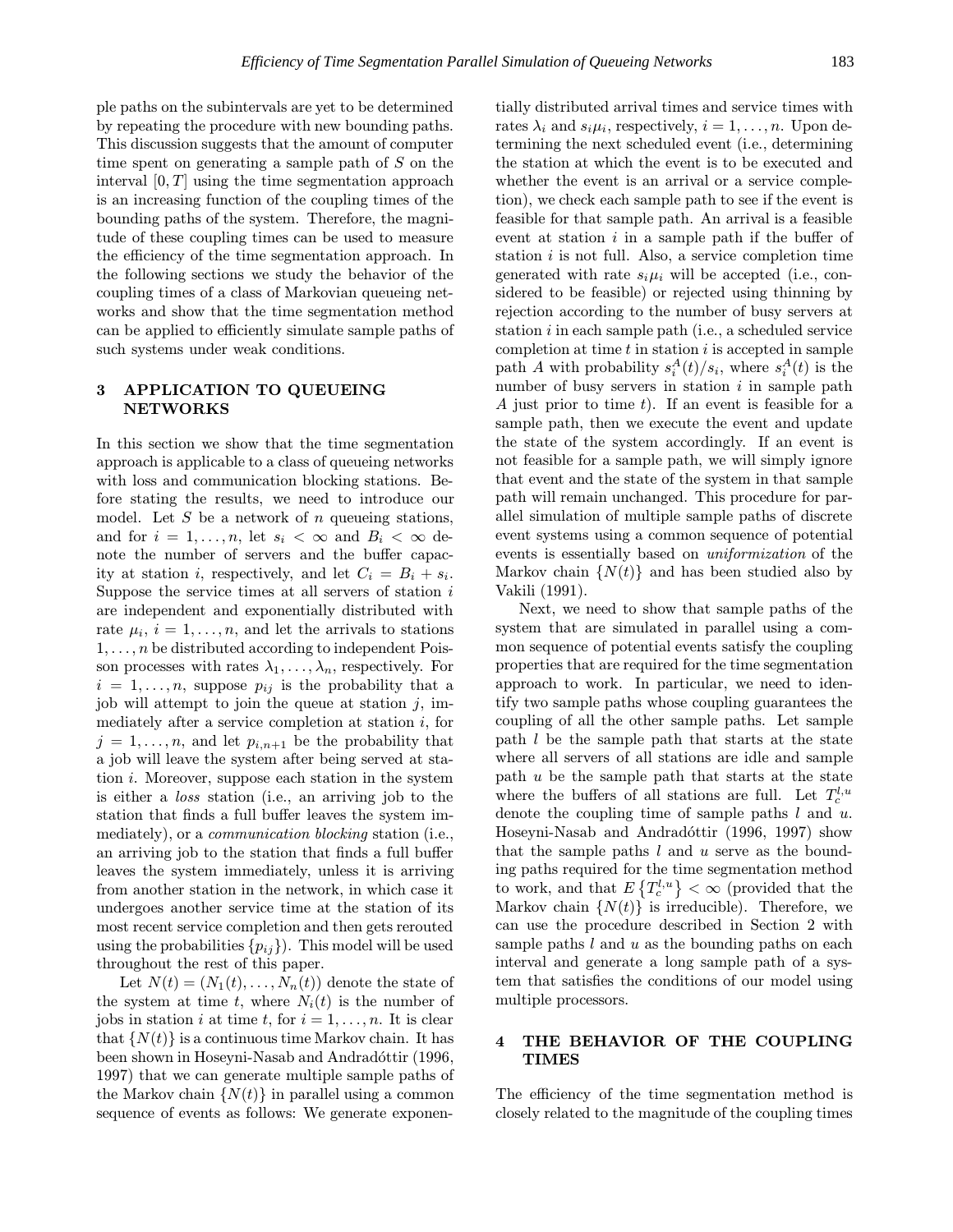of the system under study. Therefore, in order for the time segmentation approach to be efficiently applicable to simulate large systems, we need to ensure that the coupling time of the system grows reasonably slowly with respect to the size of the system. In this section we discuss the dependence of the expected coupling times on the number of stations and the buffer capacities in the network. All the networks under study satisfy the conditions of our model. The proofs of the results in this section can be found in Hoseyni-Nasab and Andradóttir (1997).

The following proposition shows that under certain conditions, the expected coupling time of the queueing system  $S$  grows no faster than linearly with respect to the number of stations in the network.

Proposition 4.1 For the Markovian queueing network S, suppose  $C_i \leq C < \infty$ , for  $i = 1, \ldots, n$ . Moreover, suppose that the Markov chain  $\{N(t)\}\;$  is irreducible and that there exists a real number p such that  $0 < p < 1$ , and that for every station i at least one of the following two conditions is satisfied (for all  $n > 1$ :

1. 
$$
\lambda_i \ge p
$$
 and  $\frac{\lambda_i}{s_i \mu_i (1 - p_{ii}) + \sum_{j \ne i} p_{ji} s_j \mu_j} \ge p$ ; or  
2.  $\mu_i (1 - p_{ii}) \ge p$  and  $\frac{\mu_i p_{i, n+1}}{\lambda_i + \sum_{j \ne i} p_{ji} s_j \mu_j} \ge p$ .

Then the expected coupling time grows at most linearly with respect to n.

The conditions of Proposition 4.1 seem to be rather restrictive as they require the network to have either significant arrivals or significant departures at every station. The following result is a generalization of Proposition 4.1 which shows that the expected coupling time of the system grows no faster than linearly with respect to the number of stations even if some stations in the network do not satisfy the conditions of Proposition 4.1.

Proposition 4.2 Suppose S is a Markovian network of queues as defined in the statement of Proposition 4.1. Suppose there exists a real number p such that  $0 < p < 1$ , and that for every station i at least one of the following three conditions is satisfied (for all  $n \geq 1$ :

1. 
$$
\lambda_i \ge p \text{ and } \frac{\lambda_i}{s_i \mu_i (1 - p_{ii}) + \sum_{j \ne i} p_{ji} s_j \mu_j} \ge p; \text{ or}
$$
  
2. 
$$
\mu_i (1 - p_{ii}) \ge p \text{ and } \frac{\mu_i p_{i, n+1}}{\lambda_i + \sum_{j \ne i} p_{ji} s_j \mu_j} \ge p; \text{ or}
$$
  
3. 
$$
\mu_i (1 - p_{ii}) \ge p \text{ and } \frac{\mu_i (1 - p_{ii})}{\lambda_i + \sum_{j \ne i} p_{ji} s_j \mu_j} \ge p.
$$

Furthermore, let L be the maximum number of stations that are visited by a customer and do not satisfy Condition 1 or 2 between any two successive service completions at stations that do satisfy either Condition 1 or Condition 2, and suppose that  $L < \infty$ . Then the expected coupling time grows at most linearly with respect to n.

The size of the queueing network S depends on both the number of stations and the buffer capacities of the network. Propositions 4.1 and 4.2 show that, under certain conditions, the expected coupling time does not grow faster than linearly with respect to the number of stations. The following proposition indicates that for certain networks of loss stations, a similar result holds for the behavior of the expected coupling times with respect to the buffer capacities of the stations.

Proposition 4.3 Suppose S is a feed-forward network of n loss queueing stations (i.e.,  $p_{ij} = 0$  for  $i >$ j). For  $i = 1, \ldots, n$ , let  $s_i \leq s$  and  $C_i = B_i + s_i \leq C$ , where  $s > 0$  is a fixed, positive integer. Then the following hold:

- 1. If  $n = 1$  (i.e., there is only one station in the system) and if either  $\lambda_1 > 0$  or  $\mu_1(1-p_{11}) > 0$ , then the expected coupling time grows at most linearly or quadratically with respect to  $C_1$ , if  $\lambda_1 \neq s_1\mu_1(1 - p_{11})$  or  $\lambda_1 = s_1\mu_1(1 - p_{11}),$  respectively.
- 2. For any  $n \geq 1$ , the expected coupling time of S grows at most quadratically with respect to  $C$ , provided that either  $\lambda_i > 0$  or  $\mu_i(1 - p_{ii}) > 0$ , for  $i = 1, \ldots, n$ .
- 3. If for every station i either  $\lambda_i > s_i \mu_i (1 p_{ii})$ or  $\mu_i(1-p_{ii}) > \lambda_i + \sum_{j \neq i} p_{ji} s_j \mu_j$ , then the expected coupling time of  $\check{S}$  grows at most linearly with respect to C.

Propositions 4.1-4.3 indicate that for certain queueing networks, the expected coupling time grows reasonably slowly with respect to the size of the network. In the next section, we present some numerical results that support the conclusions of Propositions 4.1-4.3.

#### 5 NUMERICAL RESULTS

In this section we study the behavior of the expected coupling times of networks of queues satisfying our model (see Section 3) as a function of the size of the network through a number of numerical experiments. Our goal is to examine the necessity of the conditions of Propositions 4.1-4.3.

In Hoseyni-Nasab and Andradóttir (1996) we have presented numerical results of simulation experiments with tandem networks of communication blocking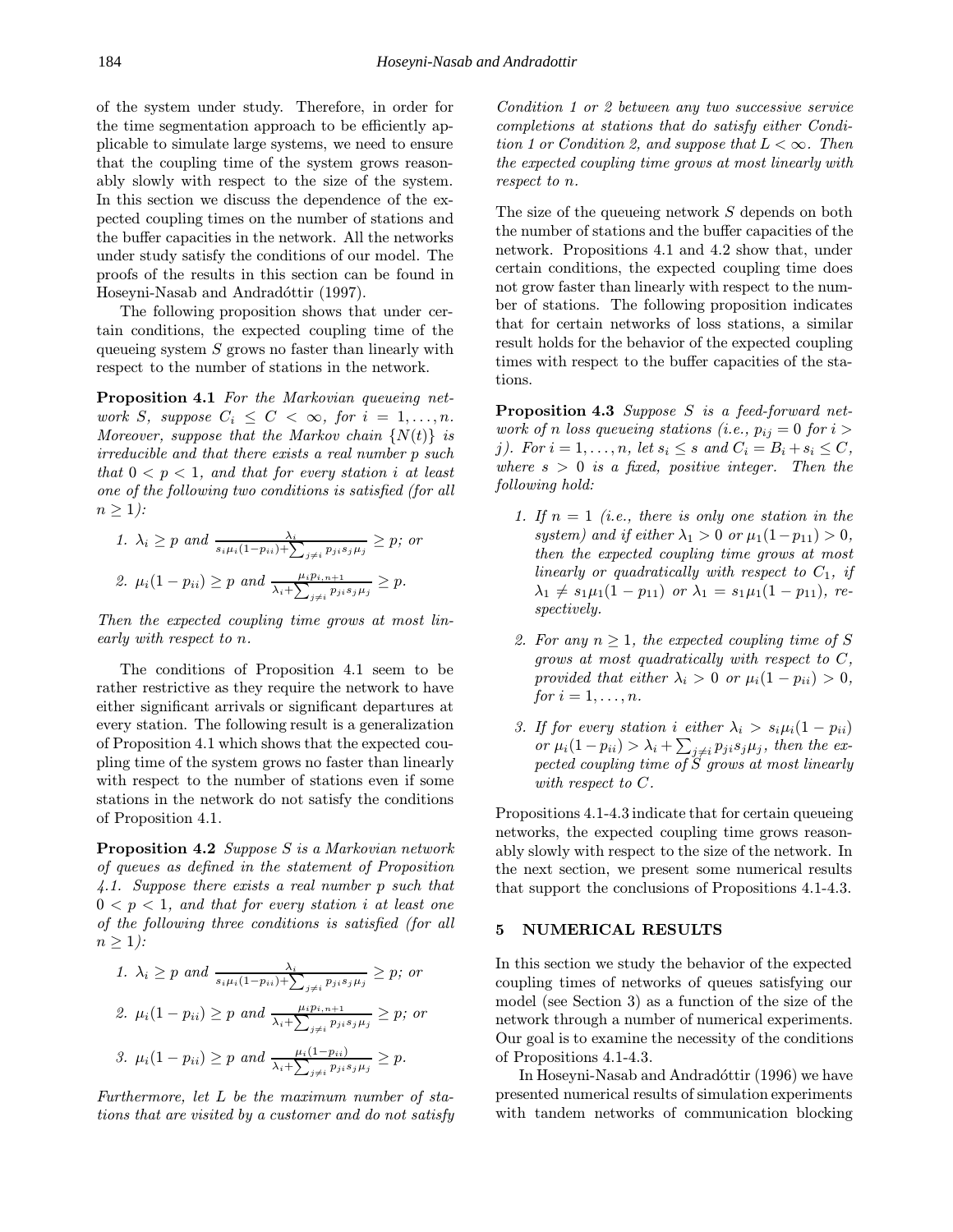queueing stations with  $s_i = 1$ ,  $B_i = 10$ ,  $\mu_i = 1$ ,  $p_{i,i+1} = 1$ , for  $i = 1, \ldots, n$ ,

 $\lambda_1 = 1$ , and  $\lambda_i = 0$ , for  $i \neq 1$ . Note that for large  $n$ , this system does not satisfy the conditions of Propositions 4.1 and 4.2. The numerical results given in Hoseyni-Nasab and Andradóttir  $(1996)$  suggest that the coupling times of this network grow faster than linearly with respect to the number of stations in the network and hence the conditions of Proposition 4.1 appear to be at least to some extent necessary for linear growth of the expected coupling times with respect to the number of stations in the network. The results given in Hoseyni-Nasab and An $d$ rad $\acute{o}t$ ttir (1996) also confirm that the growth rate of the coupling times with respect to the number of stations appears to be linear if either  $\lambda_i > 0$  or  $\mu_i(1 - p_{ii}) > 0$ , for all  $i = 1, \ldots, n$  (see Proposition 4.1). To continue the numerical studies presented in Hoseyni-Nasab and Andradóttir (1996), we have simulated queueing networks with the same parameters as the network described above except that  $\lambda_i = 0.1$ , for  $i \in \{20, 40, 60, 80\}$ , provided that  $n > i$ . In each experiment we simulate the bounding sample paths using a common sequence of events and obtain confidence intervals for the expected coupling times by generating 100 independent replications of the two bounding sample paths. The results of our experiments are presented in Table 1.

Table 1: Dependence of the Expected Coupling Times of Tandem Networks of Communication Blocking Stations on the Number of Stations in the System

| Number of      | Coupling Times                       |
|----------------|--------------------------------------|
| Stations, $n$  | (95% Confidence Interval)            |
|                | $34.63 \ (\pm 3.33)$                 |
| $\overline{2}$ | 67.39 $(\pm 5.98)$                   |
| 5              | $169.30 \ (\pm 13.96)$               |
| 10             | $487.51 (\pm 36.34)$                 |
| 20             | $1,249.09 \ (\pm 89.68)$             |
| 40             | $1,366.08 (\pm 93.59)$               |
| 60             | $\overline{1,277.05 (\pm 80.69)}$    |
| 80             | $1,333.19 \ (\pm \ 79.97)$           |
| 100            | $\overline{1,320.97}$ ( $\pm$ 90.31) |

The results presented in Table 1 suggest that the expected coupling times do not appear to grow linearly with respect to the number of stations in the system for  $n \leq 20$ . However, for  $n > 20$  the growth rate appears to be sublinear. The results clearly agree with the conclusion of Proposition 4.2.

Our next set of numerical results investigates the behavior of the expected coupling times with respect to the buffer capacities in the system. We have simulated tandem queueing networks of  $n = 5$  stations, with  $s_i = 1, \mu_i = 1, p_{i,i+1} = 1, \text{ for } i = 1, \ldots, 5,$  $\lambda_1 = 1, \lambda_i = 0, \text{ for } i = 2, ..., 5, \text{ and } B_i = B \in$  $\{1, 2, 5, 10, 20, 40, 60, 80, 100\}$ , for  $i = 1, \ldots, 5$ . The experiments have been conducted for both systems of communication blocking stations and systems of loss stations. Again, the confidence intervals are obtained by simulating 100 independent replications of the bounding sample paths. Note that these systems do not satisfy the conditions of part 3 of Proposition 4.3, because for all  $i \in \{1, \ldots, 5\}$ , neither  $\lambda_i > s_i \mu_i (1-p_{ii}) \text{ nor } \mu_i (1-p_{ii}) > \lambda_i + \sum_{j \neq i} p_{ji} s_j \mu_j.$ The results are presented in Tables 2 and 3.

Table 2: Dependence of the Expected Coupling Times of Tandem Networks of Communication Blocking Stations on the Buffer Capacities in the System

| Buffer        | Coupling Times                |
|---------------|-------------------------------|
| Capacity, $B$ | $(95\%$ Confidence Interval)  |
|               | $\overline{14.77} (\pm 1.21)$ |
| 2             | $25.\overline{55} (\pm 2.05)$ |
| 5             | $70.66 \ (\pm 5.02)$          |
| 10            | $174.23 \ (\pm 12.97)$        |
| 20            | $575.62 \ (\pm 39.74)$        |
| 40            | $2,027.81 (\pm 159.98)$       |
| 60            | $4,347.95 \ (\pm \ 344.66)$   |
| 80            | 7,905.56 ( $\pm$ 611.16)      |
| 100           | $11,954.75 \ (\pm \ 984.09)$  |

The numerical results presented in Tables 2 and 3 indicate that the growth rates of the expected coupling times of the networks under study appear to be superlinear with respect to the buffer capacities. This suggests that the conditions of part 3 of Proposition 4.3 are to some extent necessary for the expected coupling times to grow linearly with respect to the buffer capacities. More numerical experiments, in addition to analytical studies, are required to determine the growth rates of the expected coupling times with respect to the size of the system for systems that do not satisfy the conditions of Propositions 4.1-4.3.

## 6 SUMMARY AND CONCLUDING REMARKS

This paper is concerned with the time segmentation method for parallel simulation of discrete event systems. We discuss how the expected coupling time of the system under study can be used to evaluate the efficiency of the method and present a number of results aiming at understanding the behavior of the expected